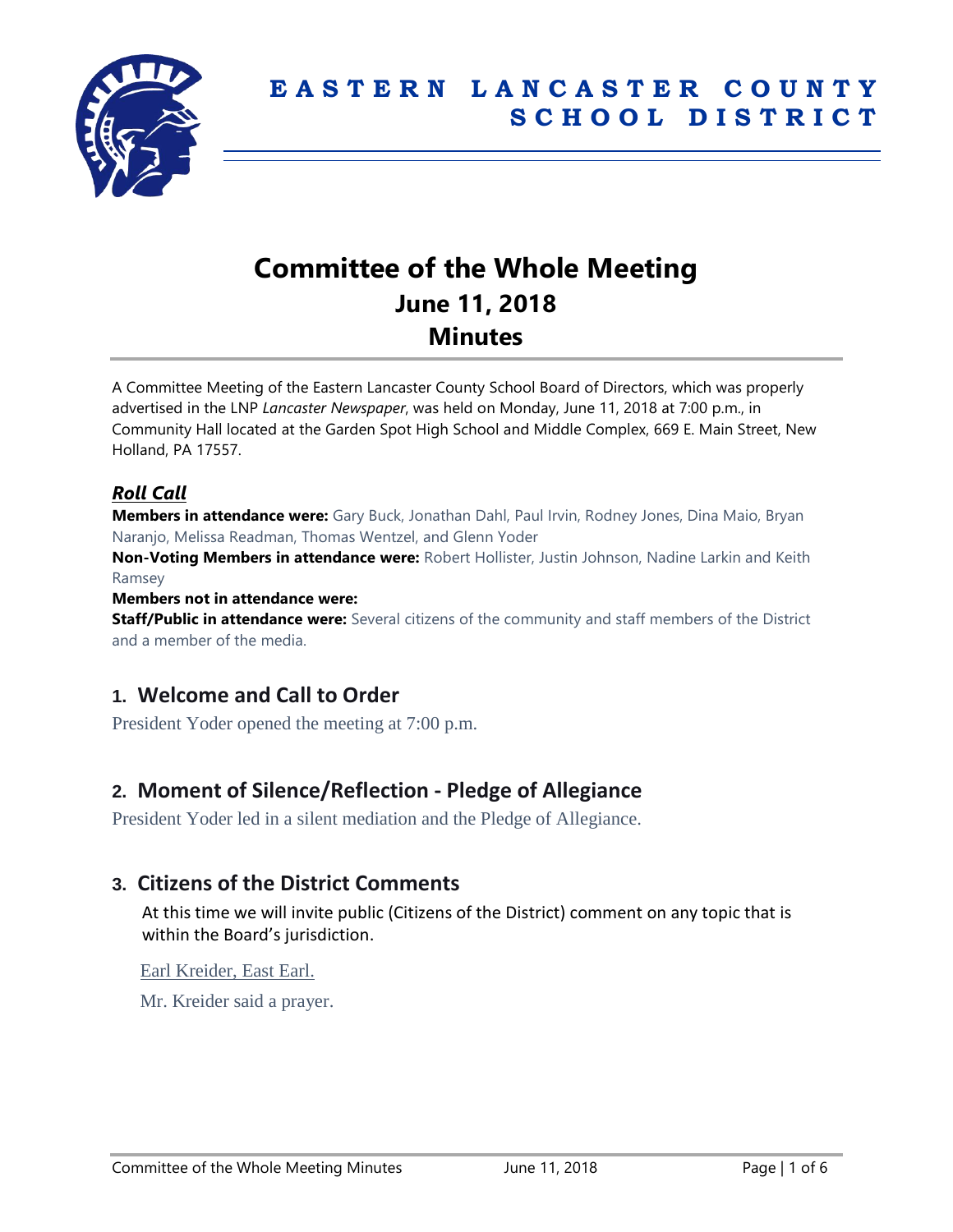# **4. Approve Personnel Report**

#### **a. Introduce our two new Assistant Principals, Mrs. Stacey Hoffman, Assistant High School Principal and Mrs. Rachel Bruno, Assistant Elementary Principal.**

Dr. Hollister introduced Stacey Hoffman, Assistant Principal for Garden Spot High School and Rachel Bruno, Assistant Principal for Blue Ball and New Holland Elementary Schools.

Mr. Matthew Sanger, Principal of Garden Spot High School introduced Sara Gonzalez, Secondary Art Teacher.

Mrs. Kara Martin, Director of Special Education introduced Jennifer Stauffer, MDS Teacher at Garden Spot High School.

Mr. Wentzel made a motion to approve the personnel report. It was seconded by Mr. Irvin. **The motion was approved. (9-0)**

# **5. Presentation by Jill Kozer representing Head Start regarding our PK possibilities here.**

Dr. Hollister introduced Jill Kozer, Education & Child Development Impact Team Leader of Community Action Partnership (CAP) of Lancaster County who presented to the Board three Pre-K program opportunities for the District. Eastern Lancaster County School District would be partnering with CAP and Crossnet Ministries to implement these programs in the District in the near future. The three programs were a state-funded program, Parents as Teachers, federal-funded, Head Start Program, and the state-funded, Pre-K Counts.

# **6. Property and Services**

#### **a. Action Item - Approval of the Agreement with River Rock Academy Incorporated for the 2018-19 School Year**

The agreement provides the District with 4 slots (including transportation) at the River Rock Academy for the 2018-19 School Year at a total cost of \$155,903.20

Mr. Ramsey requested the Board to approve the Agreement with River Rock Academy incorporated for the 18-19 school year. Mr. Ramsey noted that the total cost was \$156,000 and was included in the budget.

The Board and Administration discussed the cost difference between the previous year and upcoming year based on the locked in rate the District was receiving for the new year.

## **b. Action Item - Approval of the Restated Collective Bargaining Agreement with the ELCEA** Adjustments: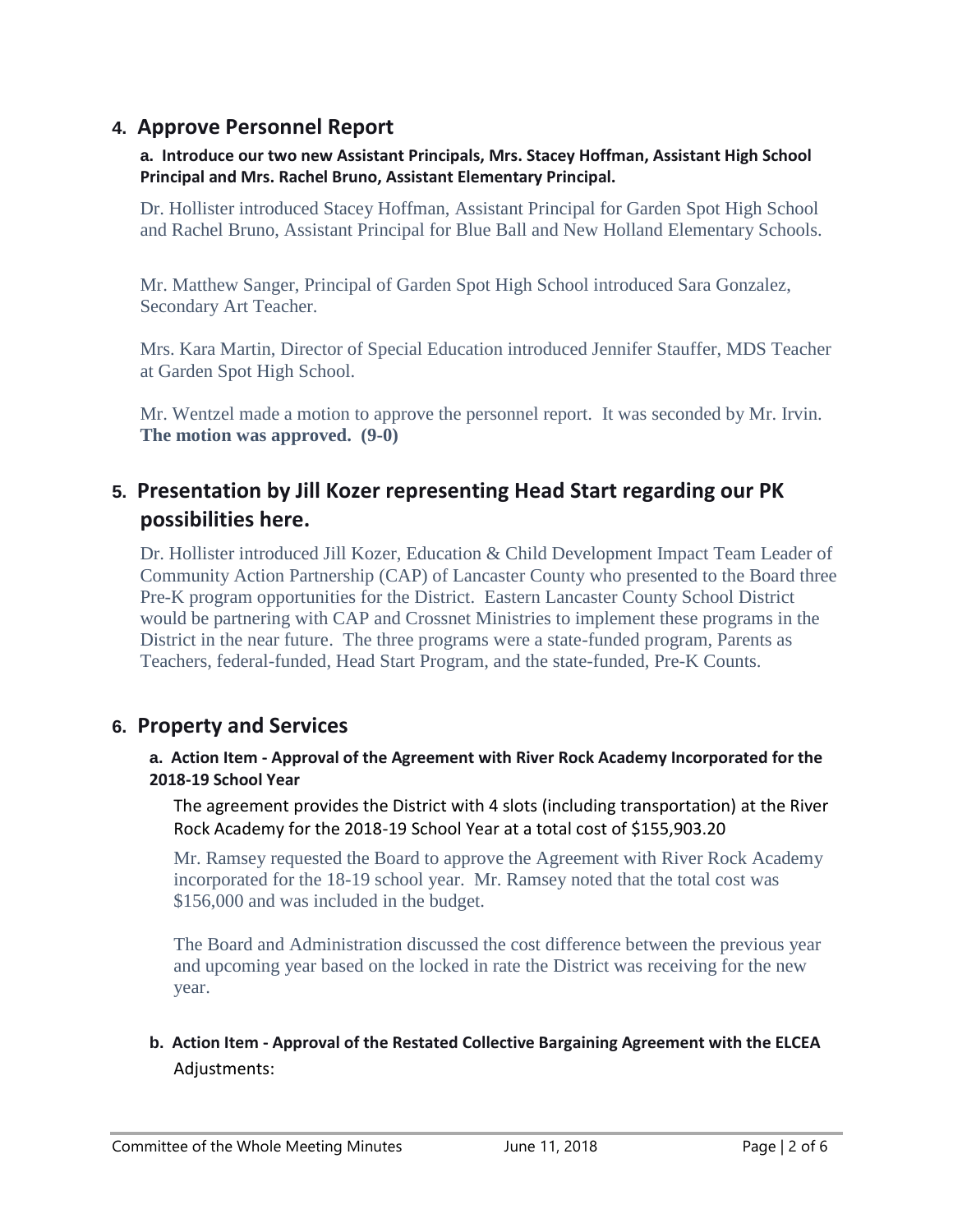- Table of Contents page numbers based on adjustments
- Notice of Vacancies email versus posting
- Telemedicine Removed at No Cost Memorandum of Agreement and Added \$15 co-pay (after annual deductible)
- Insurance Upon Retirement added Vision program
- Column Movement Official Transcript Deadline 10/1 for Spring and Summer Courses and 3/1 for Fall Courses
- Prepayment for College Courses added language based on current practice
- Extra-curricular Units adjusted based on recent Board approval and reduced years of service factor to 3.15% and changed the annual increase for employees in same position to 3.50%

Mr. Ramsey requested the Board to approve the restate collective bargaining agreement with ELCEA. He reviewed the several updates and changes that the ELCEA and the District had agreed upon.

#### **c. Action Item - Approval of Final Budget for General Fund Approval Resolution**

#### The final budget includes a proposed tax increase or 1.90% and use of Fund Balance

Mr. Ramsey requested the Board to approve the Final Budget for the General Fund Approval Resolution with the revised proposed tax increase of 1.9% and use of the Fund Balance.

#### **d. Action Item - Approval of Reassessment Year - Preliminary Resolution Establishing Revenue Neutral Tax Rate**

This resolution sets the revenue neutral tax rate at 12.1545 mills.

Mr. Ramsey requested the Board to approve the Preliminary Resolution establishing Revenue Neutral Tax Rate based on the increase of the property assessments.

#### **e. Action Item - Approval of Annual Tax Levy Resolution**

This resolution sets the tax rates for 2018-19. The real estate tax rate would be set at 12.3854.

Mr. Ramsey requested the Board to approve the annual Tax Levy Resolution setting the millage rate at 12.3854.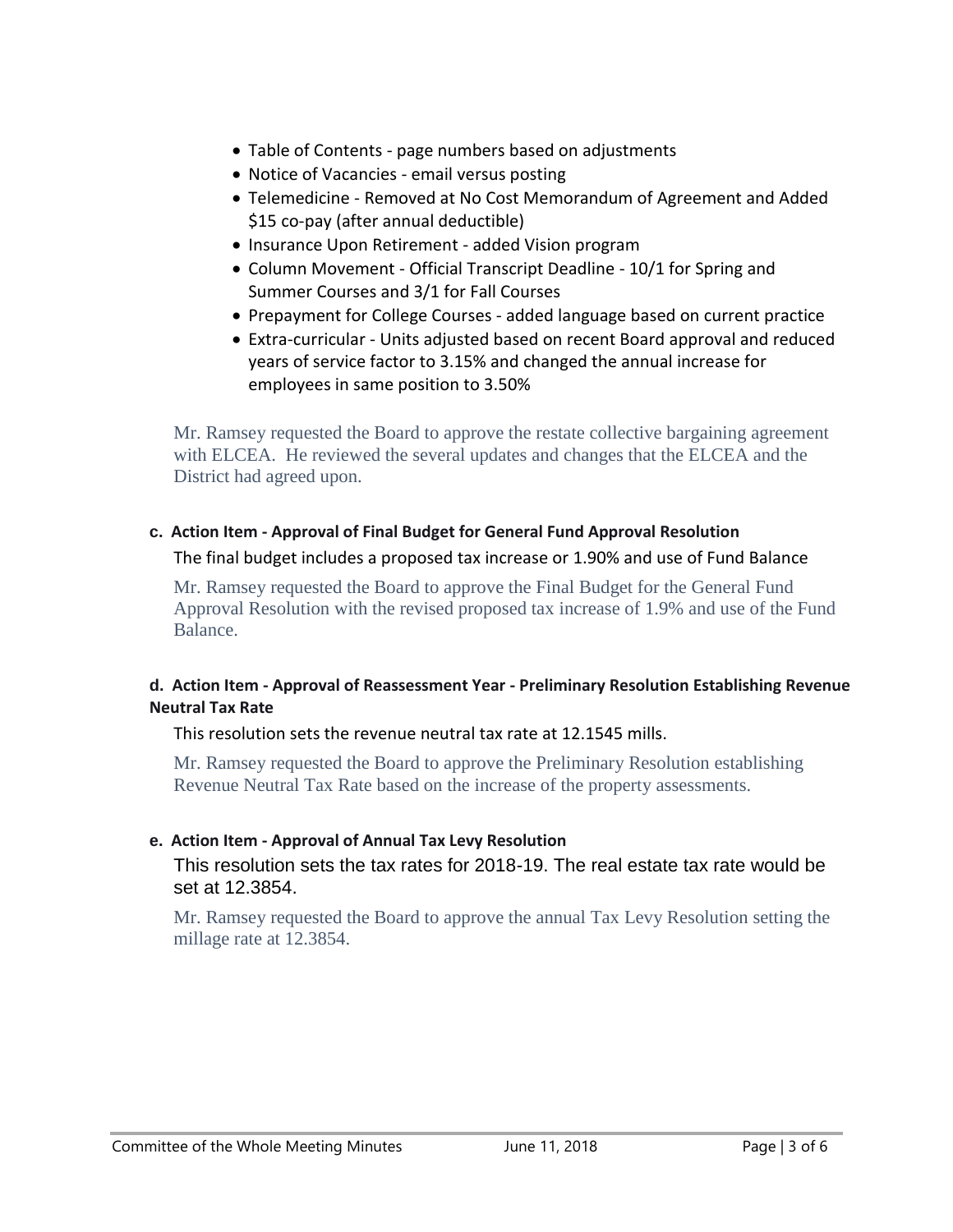## **f. Action Item - Approval of Homestead and Farmstead Exclusion Resolution** The real estate tax reduction amount for 2018-19 is \$64.05 per homestead and farmstead.

Mr. Ramsey requested the Board to approve the Homestead and Farmstead exclusion resolution set at \$64.05.

#### **g. Action Item - Authorize the Chief of Finance and Operations to make the necessary Budgetary Transfers for the 2017-18 school year after June 30, 2018**

Mr. Ramsey requested the Board to approve the him to make the budgetary transfers for the 2017-2018 school year after June 30, 2018. He noted that this was an annual action item that the Board approved allowing him to make the necessary transfers for the 2017-2018 school year after June 30<sup>th</sup> which would be brought to the Board in October or November for their approval.

#### **h. Action Item - Approval of the Resolution for Commitment of June 30, 2018 Fund Balance**

Mr. Ramsey requested the Board to approve the resolution for Commitment of June 30, 2018 Fund Balance.

#### **i. Information Item - Garden Spot HS/MS Complex Electronic Sign**

As discussed at previous meetings, the District is able to install an electronic sign out front of the Garden Spot HS/MS Complex from the profits from the partnership with Columbia Borough SD.

Mr. Ramsey updated that Board on the purchase and installing of the new electronic school sign purchased with the profit funds from the Columbia Borough School District partnership and a contribution from the 2018 Graduating Class. The total cost of the sign was \$23,000.

# **7. Program**

### **a. Action Item - New Course in Design Engineering for Garden Spot High School Fall 2018**

A new course has been developed by the Technology & Engineering Department for the Fall of 2018. A new Design & Engineering course was developed that is not about introducing new technological concepts, but focuses on mastering previously learned concepts while learning how to manage a large project. Some of the new project management skills students will develop are collaboration, time management, budget management, working professionally with local businesses, and preparing a large professional presentation. Students may choose to compete with the project that they design in the course in the Pennsylvania Governor's STEM Competition. However, no student will be required to enter that competition.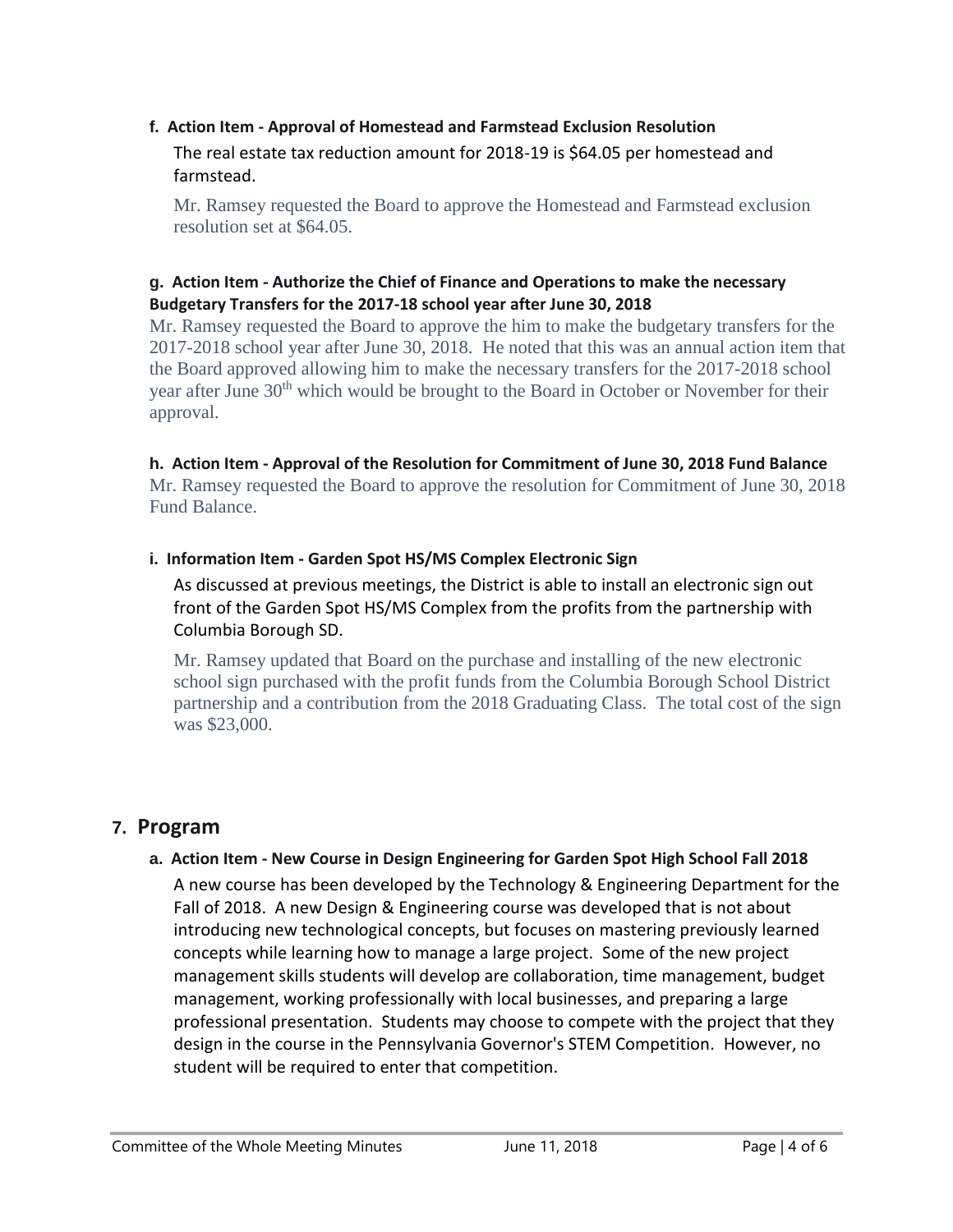**Course Description:** At this level the students should be proficient in using the technological design process for small and medium sized design challenges. This course will focus on mastery of the design process and its application in a long-term, openended project. Students will learn how to develop a design process, and plan and organize a large-scale project. The students will learn how to conduct detailed research for a design problem. Students will also learn how to collaborate with peers and businesses to find a solution to their problem.

Dr. Nadine Larkin requested the Board to approve the new course Design in Engineering for Garden Spot High School. She indicated that the course would start in the Spring of the 2018-2019 school year.

#### **b. Information Item - New Course in Sport Performance for Garden Spot High School 2018-19 School Year**

#### **Physical Education - Sport Performance**

Sport Performance will focus on improving a student athlete's performance within the sport(s) that they play at Garden Spot. The course will utilize a blended format between classroom, gym, track, and the fitness center. Individual Programs will be written and utilized to develop each student's potential within strength and performance. This class, like other physical education classes will focus on physical fitness through personal fitness assessment followed by individual goal setting. Students will engage in activities that will improve both health- and skill- related elements of fitness ultimately leading to better performance within their sport of choice. Students will apply the elements of fitness and principles of exercise to achieve their performance goals. Sport Nutrition and diet will also be a part of the course encouraging healthy eating. The Primary goal of this course is to support our student athlete population with a course that can facilitate enhanced performance in the realm of athletics.

Dr. Larkin presented a new Garden Spot High School course, Sports Performance, designed specifically for already high performing athletics for the 2018-2019 school year to be offered in the Fall. She noted that the Board would vote on the course in July.

### **8. Management**

#### **a. Information Item - Re-bid Ewell Property Barn take down timeline.**

Dr. Hollister informed the Board the District would working on a re-bid for the Ewell property take down in the late summer.